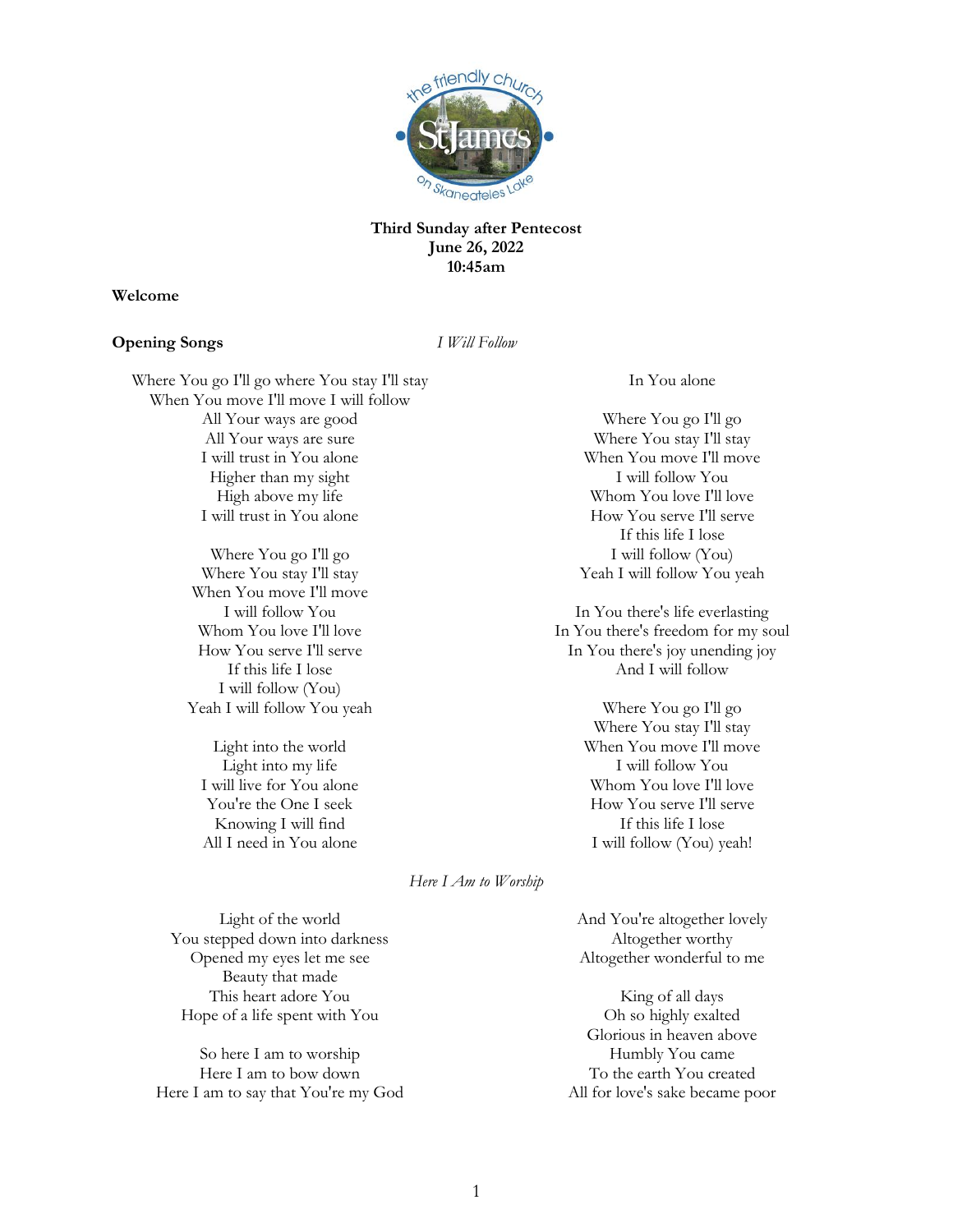|                                      | And I'll never know how much it cost |
|--------------------------------------|--------------------------------------|
| So here I am to worship              | To see my sin upon that cross        |
| Here I am to bow down                |                                      |
| Here I am to say that You're my God  | So here I am to worship              |
| And You're altogether lovely         | Here I am to bow down                |
| Altogether worthy                    | Here I am to say that You're my God  |
| Altogether wonderful to me           | And You're altogether lovely         |
|                                      | Altogether worthy                    |
| And I'll never know how much it cost | Altogether wonderful to me!          |
| To see my sin upon that cross        |                                      |

### **Opening Acclamation**

*Clergy* Blessed be God: Father, Son, and Holy Spirit. *People* **And blessed be God's kingdom, now and forever. Amen.**

#### **Collect of the Day**

| Clergy | The Lord be with you. |
|--------|-----------------------|
| People | And also with you.    |
| Clergy | Let us pray.          |

Almighty God, you have built your Church upon the foundation of the apostles and prophets, Jesus Christ himself being the chief cornerstone: Grant us so to be joined together in unity of spirit by their teaching, that we may be made a holy temple acceptable to you; through Jesus Christ our Lord, who lives and reigns with you and the Holy Spirit, one God, for ever and ever. **Amen.**

**Reading** Galatians 5:1,13-25

For freedom Christ has set us free. Stand firm, therefore, and do not submit again to a yoke of slavery.

For you were called to freedom, brothers and sisters; only do not use your freedom as an opportunity for selfindulgence, but through love become slaves to one another. For the whole law is summed up in a single commandment, "You shall love your neighbor as yourself." If, however, you bite and devour one another, take care that you are not consumed by one another.

Live by the Spirit, I say, and do not gratify the desires of the flesh. For what the flesh desires is opposed to the Spirit, and what the Spirit desires is opposed to the flesh; for these are opposed to each other, to prevent you from doing what you want. But if you are led by the Spirit, you are not subject to the law. Now the works of the flesh are obvious: fornication, impurity, licentiousness, idolatry, sorcery, enmities, strife, jealousy, anger, quarrels, dissensions, factions, envy, drunkenness, carousing, and things like these. I am warning you, as I warned you before: those who do such things will not inherit the kingdom of God.

By contrast, the fruit of the Spirit is love, joy, peace, patience, kindness, generosity, faithfulness, gentleness, and self-control. There is no law against such things. And those who belong to Christ Jesus have crucified the flesh with its passions and desires. If we live by the Spirit, let us also be guided by the Spirit.

| Reader | The Word of the Lord. |
|--------|-----------------------|
| People | Thanks be to God.     |

#### **Psalm 16**

- <sup>1</sup> Protect me, O God, for I take refuge in you; I have said to the Lord, "You are my Lord, my good above all other."
- <sup>2</sup> All my delight is upon the godly that are in the land,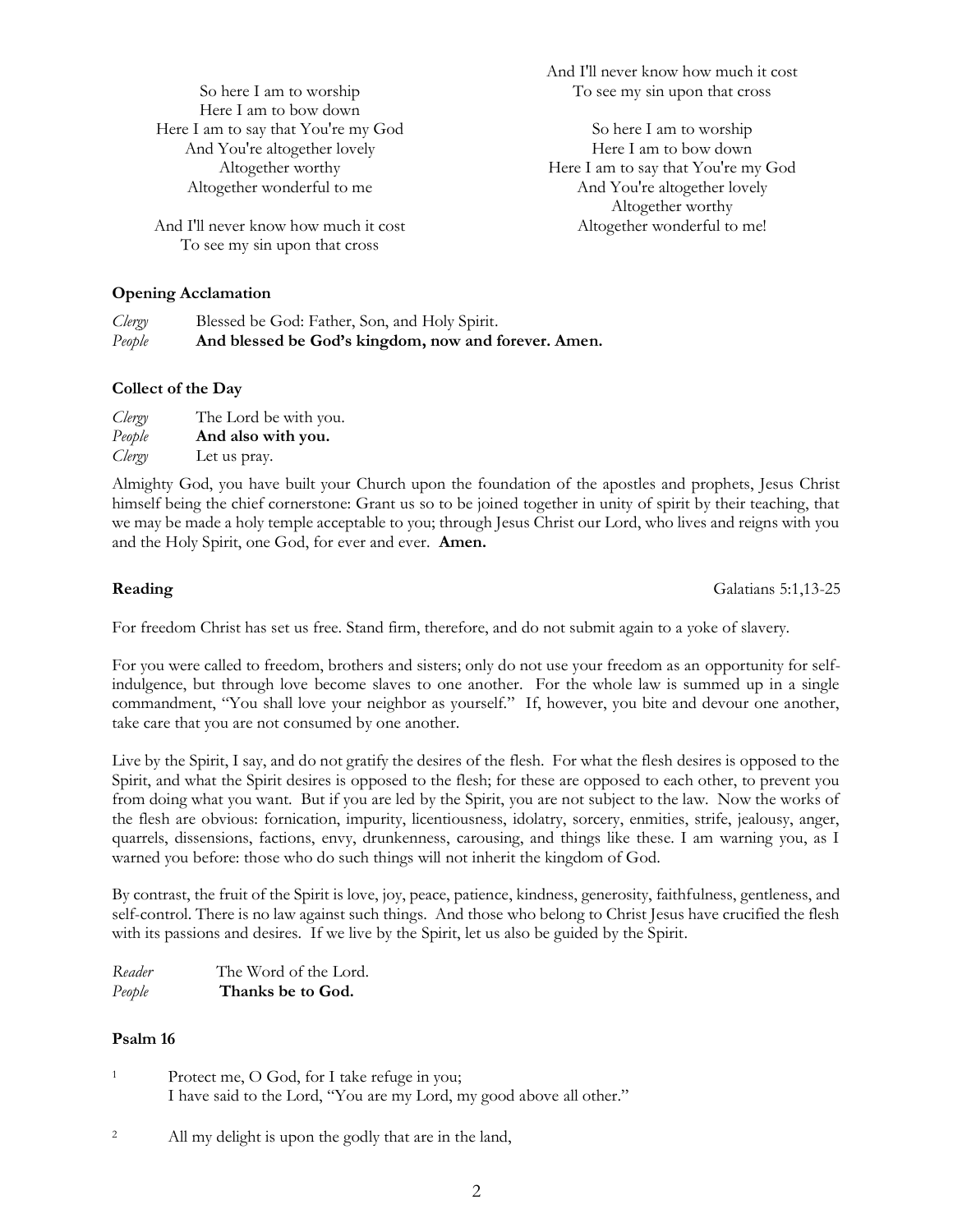upon those who are noble among the people.

- <sup>3</sup> But those who run after other gods shall have their troubles multiplied.
- <sup>4</sup> Their libations of blood I will not offer, nor take the names of their gods upon my lips.
- <sup>5</sup> O Lord, you are my portion and my cup; it is you who uphold my lot.
- <sup>6</sup> My boundaries enclose a pleasant land; indeed, I have a goodly heritage.
- <sup>7</sup> I will bless the Lord who gives me counsel; my heart teaches me, night after night.
- <sup>8</sup> I have set the Lord always before me; because he is at my right hand, I shall not fall.
- <sup>9</sup> My heart, therefore, is glad, and my spirit rejoices; my body also shall rest in hope.
- <sup>10</sup> For you will not abandon me to the grave, nor let your holy one see the Pit.
- <sup>11</sup> You will show me the path of life; in your presence there is fullness of joy, and in your right hand are pleasures for evermore.

## **Gospel Song** *Thy Word*

Thy Word is a lamp unto my feet And a light unto my path Thy Word is a lamp unto my feet And a light unto my path

I will not forget Your love for me and yet My heart forever is wandering

Jesus be my guide And hold me to Your side I will love You to the end

Thy Word is a lamp unto my feet And a light unto my path Thy Word is a lamp unto my feet And a light unto my path.

**Holy Gospel** Luke 9:51-62

## *Clergy* The Holy Gospel of our Lord Jesus Christ according to Luke. *People* **Glory to you, Lord Christ.**

When the days drew near for Jesus to be taken up, he set his face to go to Jerusalem. And he sent messengers ahead of him. On their way they entered a village of the Samaritans to make ready for him; but they did not receive him, because his face was set toward Jerusalem. When his disciples James and John saw it, they said, "Lord, do you want us to command fire to come down from heaven and consume them?" But he turned and rebuked them. Then they went on to another village.

As they were going along the road, someone said to him, "I will follow you wherever you go." And Jesus said to him, "Foxes have holes, and birds of the air have nests; but the Son of Man has nowhere to lay his head."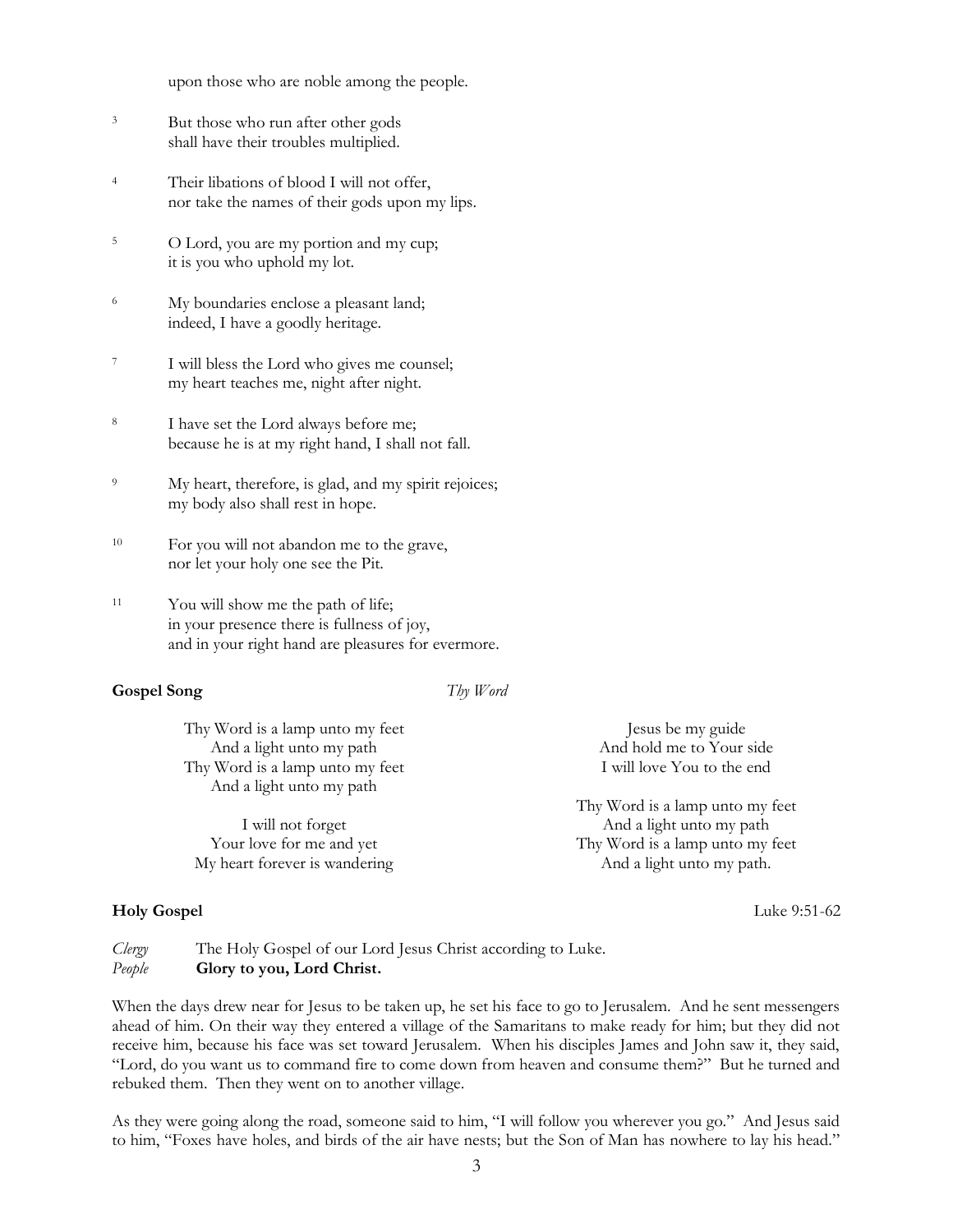To another he said, "Follow me." But he said, "Lord, first let me go and bury my father." But Jesus said to him, "Let the dead bury their own dead; but as for you, go and proclaim the kingdom of God." Another said, "I will follow you, Lord; but let me first say farewell to those at my home." Jesus said to him, "No one who puts a hand to the plow and looks back is fit for the kingdom of God."

| Clergy | The Gospel of the Lord.     |
|--------|-----------------------------|
| People | Praise to you, Lord Christ. |

**Sermon** The Rt. Rev. Skip Adams

## **The Creed** *We Believe*

We believe in God the Father We believe in Jesus Christ We believe in the Holy Spirit And He's given us new life We believe in the crucifixion We believe that He conquered death We believe in the resurrection And He's coming back again (We believe)

Let the lost be found and the dead be raised In the here and now let love invade Let the church live loud our God will save We believe

> We believe in God the Father We believe in Jesus Christ We believe in the Holy Spirit And He's given us new life We believe!

## **Prayers of the People**

*Leader*

To God who so loved the world, let us pray with hearts full of love.

## *A brief silence.*

For the church everywhere: In this diocese, we pray for our Bishop, the Rt. Rev. Dr. DeDe Duncan-Probe; and the people of Gethsemane Episcopal Church in Sherrill and their priest, the Rev. Georgina Hegney. We also pray for the people of St. James' Episcopal Church in Skaneateles and their priest, the Rev. Becky Coerper, and their deacon, the Rev. Chuck Stewart. In our Companion Diocese of El Salvador, we pray for the people of Misión San Pedro y San Pablo, Cuilapa, Ahuachapán, and their priest, the Rev. Juan Pablo Alvarado. In the Episcopal Church, we pray for our Presiding Bishop, the Most Rev. Michael Curry; and the people of the Diocese of Virginia, their Bishop Suffragan, the Rt. Rev. Susan Ellyn Goff, their Assistant Bishop, the Rt. Rev. Jennifer Brooke-Davidson, and their Assisting Bishop, the Rt. Rev. Porter Taylor. And in the Anglican Communion, we pray for the people of the Province of the Episcopal Church of Sudan and their prime bishop, the Most Rev. Ezekiel Kumir Kondo.

May the church's life be marked by prayer, and loving service to those in need. Loving God; **hear us as we pray.**

For peace among all peoples of the earth: may God redeem us from the slavery of fear, selfishness, and division. Loving God; **hear us as we pray.**

For the health and sustainability of the earth and all living things: may we grow as stewards of the marvelous gift you have given in all of creation. Loving God; **hear us as we pray.**

For this nation and our local communities: may we continually seek to offer gifts of care and advocacy, intervention and support until all people live in justice and freedom. Loving God; **hear us as we pray.**

For the Onondaga Nation of the Haudenosaunee People, the traditional custodians of the land on which we are worshipping today. We acknowledge that they have occupied and cared for this land over countless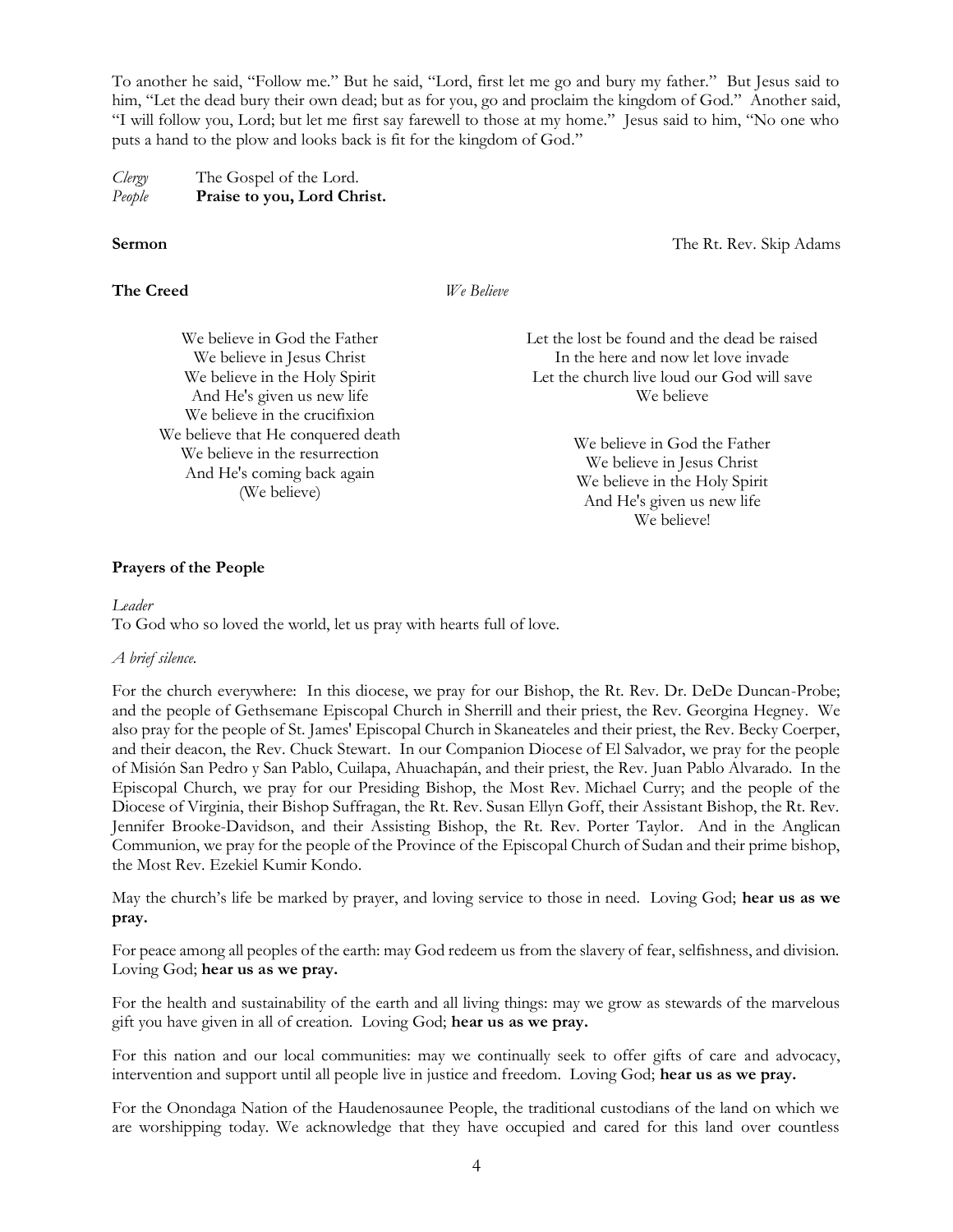generations, and we celebrate their continuing contributions to the life of this region. Loving God; **hear us as we pray.**

For those who suffer from any illness, be it physical, mental, or spiritual, especially those we name silently or aloud \_\_\_\_\_\_\_\_. May they know the healing touch of Jesus to be a source of rest, comfort, and restoration. Loving God; **hear us as we pray.**

For those we have loved but see no longer, especially those we name silently or aloud \_\_\_\_\_\_\_\_. May they live forever with God in Christ. Loving God; **hear us as we pray.**

## *Priest*

Hear our prayers, loving and gracious God, and receive them for the sake of your Son our Savior, Jesus Christ. **Amen.**

## **Confession of Sin**

*Clergy*

Let us confess our sins against God and our neighbor.

## *All*

**Most merciful God, we confess that we have sinned against you in thought, word, and deed, by what we have done, and by what we have left undone. We have not loved you with our whole heart; we have not loved our neighbors as ourselves. We are truly sorry and we humbly repent. For the sake of your Son Jesus Christ, have mercy on us and forgive us; that we may delight in your will, and walk in your ways, to the glory of your Name. Amen.**

## **Absolution**

*Clergy*

Almighty God have mercy on you, forgive you all your sins through our Lord Jesus Christ, strengthen you in all goodness, and by the power of the Holy Spirit keep you in eternal life. **Amen.**

### **The Peace**

*Clergy* The peace of the Lord be always with you. *People* **And also with you.**

### **Announcements**

### **Anniversary & Birthday Blessings**

**May the strength of God pilot you, May the power of God preserve you, May the wisdom of God instruct you, May the hand of God protect you, May the way of God direct you, May the shield of God guard you against the snares of evil and the temptations of the world. May the Spirit of God bless you in the coming year.** *Adapted from Patrick, c.389 - c.46*

**Offertory** *The Offering*

The sun cannot compare to the glory of Your love There is no shadow in Your presence No mortal man would dare to stand before Your throne Before the Holy One of heaven It's only by Your blood

And it's only through Your mercy Lord I come

I bring an offering of worship to my King No one on earth deserves the praises that I sing Jesus may You receive the honor that You're due O Lord I bring an offering to You I bring an offering to You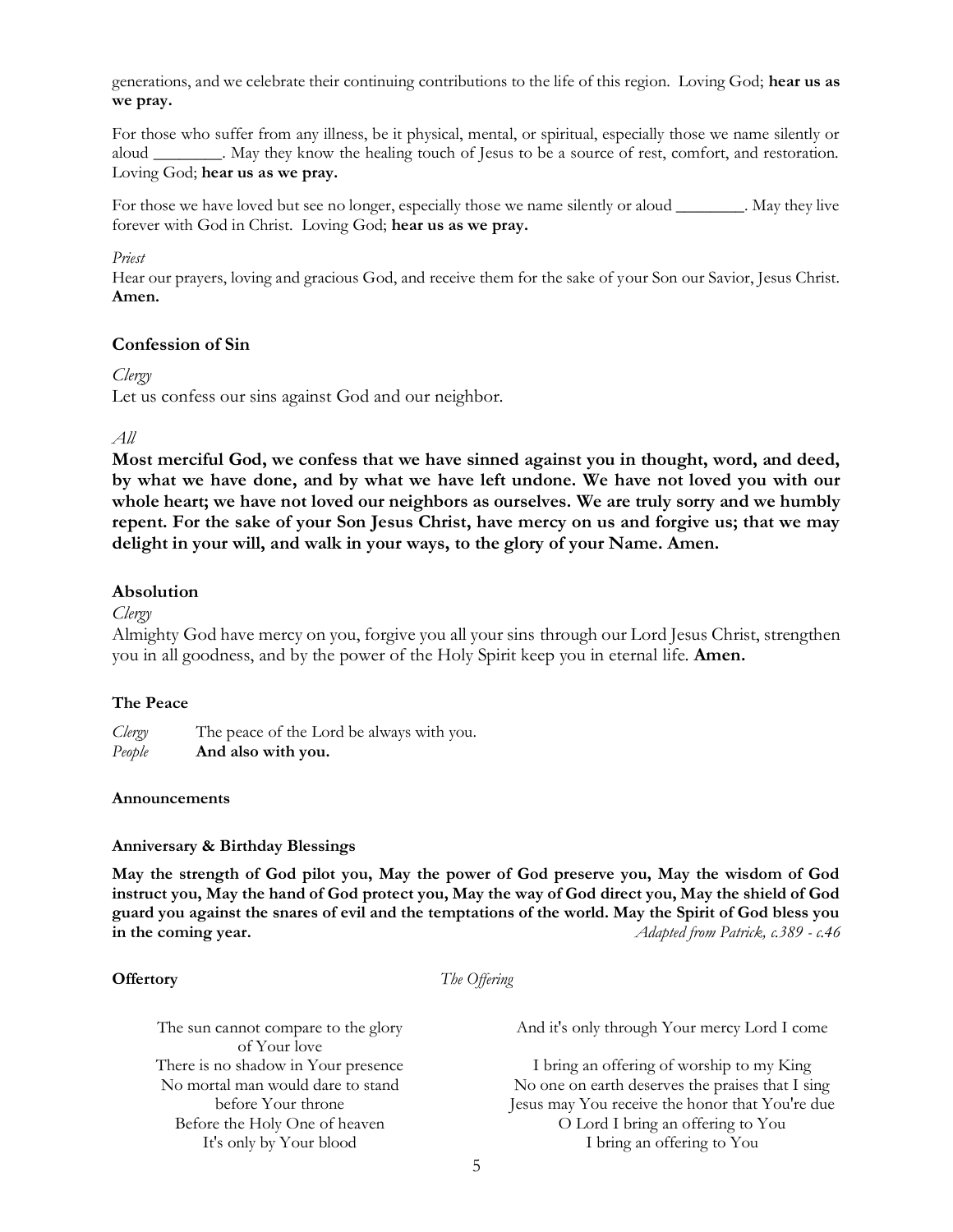The sun cannot compare to the glory of Your love There is no shadow in Your presence No mortal man would dare to stand before Your throne Before the Holy One of heaven It's only by Your blood And it's only through Your mercy Lord I come

I bring an offering of worship to my King No one on earth deserves the praises that I sing Jesus may You receive the honor that You're due O Lord I bring an offering to You

I bring an offering of worship to my King No one on earth deserves the praises that I sing Jesus may You receive the honor that You're due O Lord I bring an offering to You O Lord I bring an offering to You O Lord I bring an offering to You I bring an offering to You!!

# **The Holy Communion**

## **The Great Thanksgiving**

| Priest | The Lord be with you.                      |
|--------|--------------------------------------------|
| People | And also with you.                         |
| Priest | Lift up your hearts.                       |
| People | We lift them to the Lord.                  |
| Priest | Let us give thanks to the Lord our God.    |
| People | It is right to give God thanks and praise. |

It is right, and a good and joyful thing, always and everywhere to give thanks to you, Father Almighty, Creator of heaven and earth.

### *A Proper Preface is said here.*

Therefore we praise you, joining our voices with Angels and Archangels and with all the company of heaven, who for ever sing this hymn to proclaim the glory of your Name:

#### **Sanctus** *(sing)*

**Holy, holy, holy Lord, God of power and might, heaven and earth are full of your glory. Lord we sing your praise. Hosanna in the highest. Hosanna in the highest. Hosanna in the highest. Lord we sing your praise. Holy, holy, holy Lord, God of power and might, Blessed is he who comes in the name of the Lord. Hosanna in the highest. Hosanna in the highest. Hosanna in the highest. Lord we sing your praise. Lord we sing your praise. Lord we sing your praise.**

Holy and gracious Father: In your infinite love you made us for yourself; and, when we had fallen into sin and become subject to evil and death, you, in your mercy, sent Jesus Christ, your only and eternal Son, to share our human nature, to live and die as one of us, to reconcile us to you, the God and Father of all.

He stretched out his arms upon the cross, and offered himself in obedience to your will, a perfect sacrifice for the whole world.

On the night he was handed over to suffering and death, our Lord Jesus Christ took bread; and when he had given thanks to you, he broke it, and gave it to his disciples, and said, "Take, eat: This is my Body, which is given for you. Do this for the remembrance of me."

After supper he took the cup of wine; and when he had given thanks, he gave it to them, and said, "Drink this, all of you: This is my Blood of the new Covenant, which is shed for you and for many for the forgiveness of sins. Whenever you drink it, do this for the remembrance of me."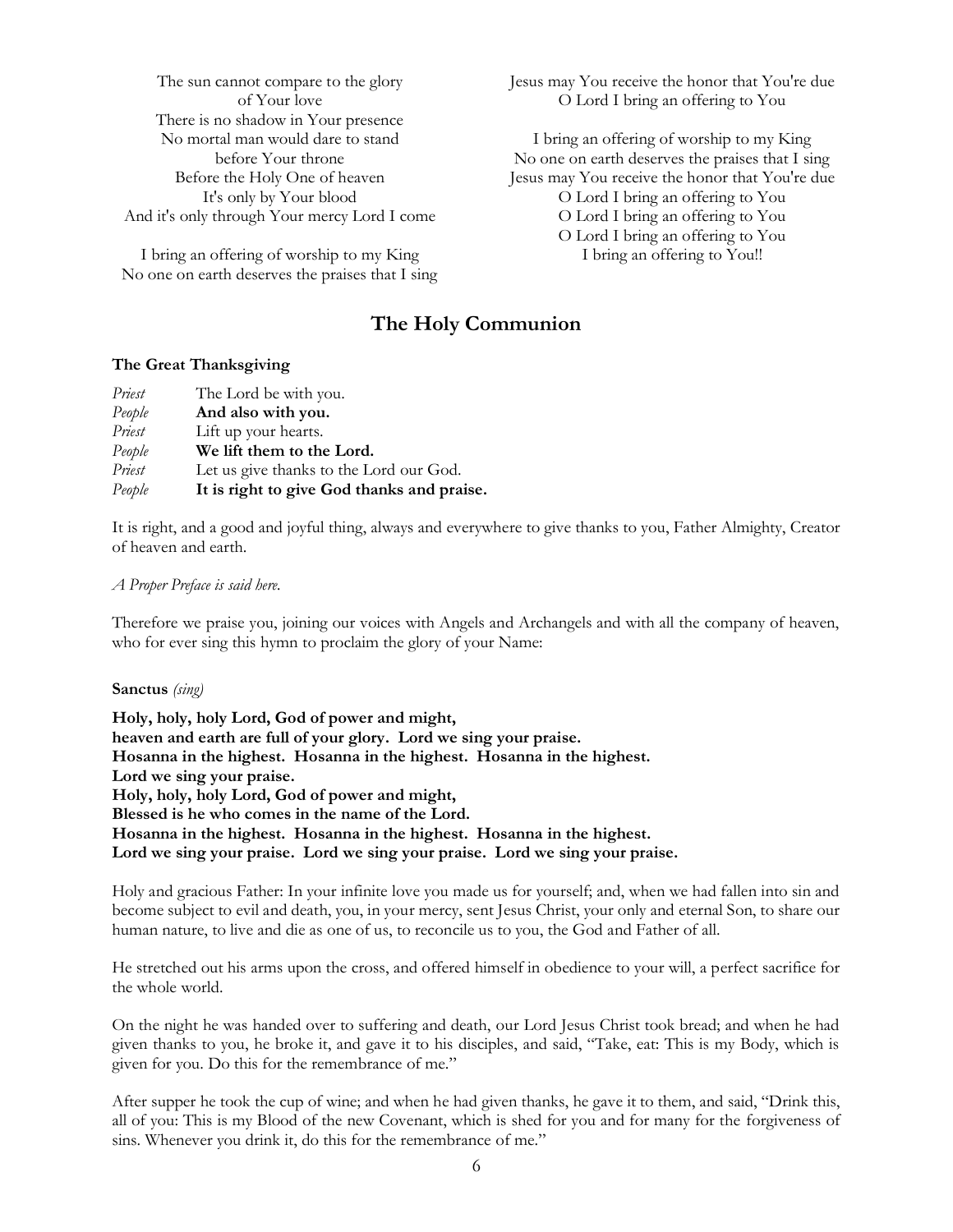Therefore we proclaim the mystery of faith:

## **Christ has died. Christ is risen. Christ will come again.**

We celebrate the memorial of our redemption, O Father, in this sacrifice of praise and thanksgiving. Recalling his death, resurrection, and ascension, we offer you these gifts.

Sanctify them by your Holy Spirit to be for your people the Body and Blood of your Son, the holy food and drink of new and unending life in him. Sanctify us also that we may faithfully receive this holy Sacrament, and serve you in unity, constancy, and peace; and at the last day bring us with all your saints into the joy of your eternal kingdom.

All this we ask through your Son Jesus Christ. By him, and with him, and in him, in the unity of the Holy Spirit all honor and glory is yours, Almighty Father, now and for ever. **Amen.**

And now, as our Savior Christ has taught us, we are bold to say,

### **The Lord's Prayer**

**Our Father, who art in heaven, hallowed be thy Name, thy kingdom come, thy will be done, on earth as it is in heaven. Give us this day our daily bread. And forgive us our trespasses, as we forgive those who trespass against us. And lead us not into temptation, but deliver us from evil. For thine is the kingdom, and the power, and the glory, for ever and ever. Amen.**

## **Breaking of the Bread**

| Priest | Alleluia. Christ our Passover is sacrificed for us; |
|--------|-----------------------------------------------------|
| People | Therefore let us keep the feast. Alleluia.          |

### **The Communion**

## **Music at Communion** *O Come to the Altar*

Are you hurting and broken within Overwhelmed by the weight of your sin Jesus is calling Have you come to the end of yourself Do you thirst for a drink from the well Jesus is calling

O come to the altar The Father's arms are open wide Forgiveness was bought with The precious blood of Jesus Christ

Leave behind your regrets and mistakes Come today there's no reason to wait Jesus is calling Bring your sorrows and trade them for joy From the ashes a new life is born Jesus is calling

O come to the altar The Father's arms are open wide Forgiveness was bought with The precious blood of Jesus Christ

> Oh what a Savior Isn't he wonderful Sing alleluia Christ is risen Bow down before him For he is Lord of all Sing alleluia Christ is risen

O come to the altar The Father's arms are open wide Forgiveness was bought with The precious blood of Jesus Christ!